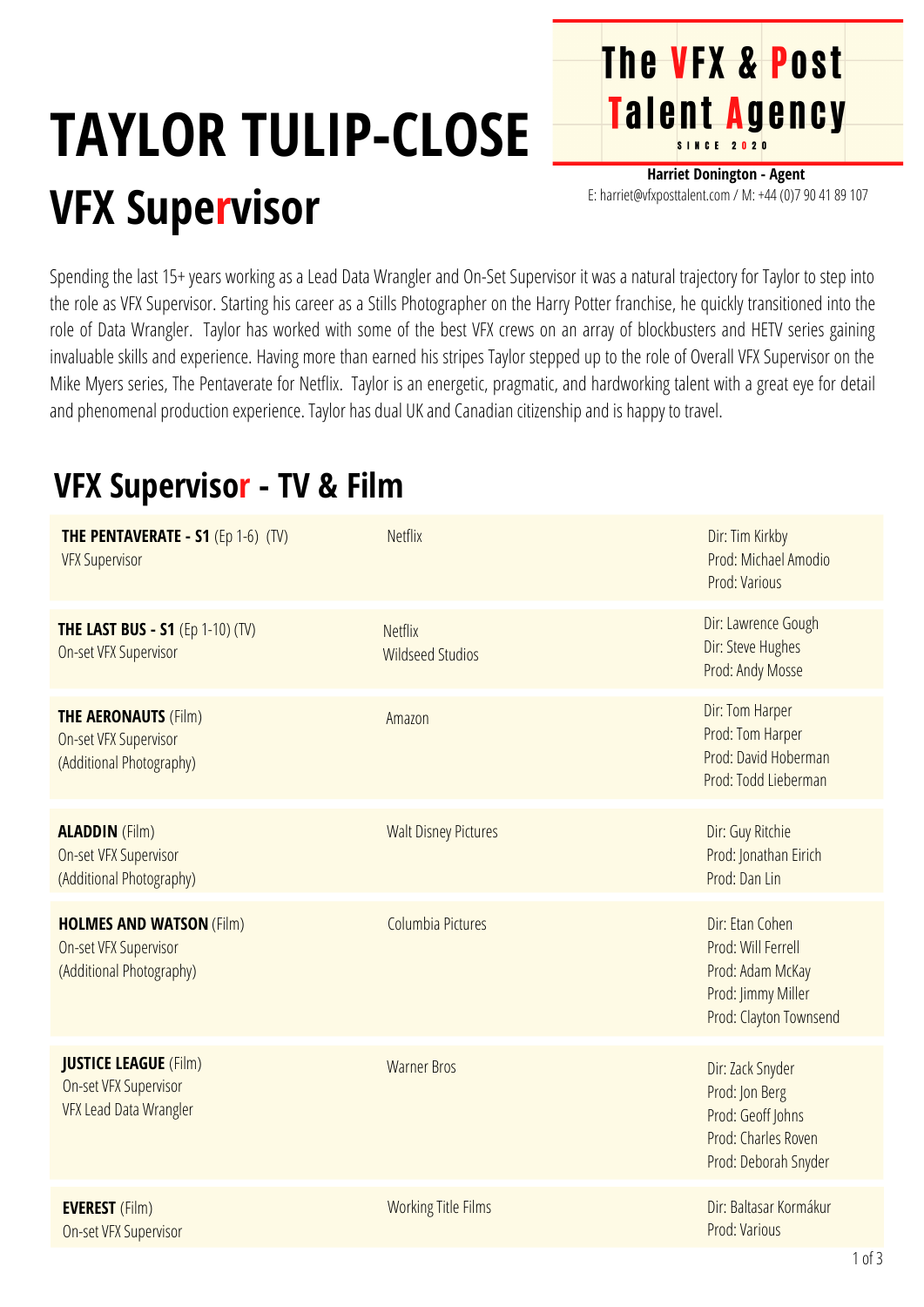| <b>FURY</b> (Film)<br><b>VFX Supervisor</b>                      | Columbia Pictures            | Dir: David Ayer<br>Prod: David Ayer<br>Prod: Bill Block<br>Prod: John Lesher<br>Prod: Ethan Smith |
|------------------------------------------------------------------|------------------------------|---------------------------------------------------------------------------------------------------|
| A GOOD DAY TO DIE HARD (Film)<br><b>Associate VFX Supervisor</b> | <b>Twentieth Century Fox</b> | Dir: John Moore<br>Prod: Wyck Godfrey<br>Prod: Alex Young                                         |
| <b>MIRROR MIRROR (Film)</b><br>Associate VFX Supervisor          | <b>Relativity Media</b>      | Dir: Tarsem Singh<br>Prod: Bernie Goldmann<br>Prod: Ryan Kavanaugh<br><b>Prod: Brett Ratner</b>   |

## **VFX Lead Data Wrangler - TV & Film**

| THE WHEEL OF TIME -S1 $(Ep 1-6)$ (TV)<br>VFX Lead Data Wrangler                               | <b>Sony Pictures Television</b><br>Amazon                      | Dir: Uta Briesewitz<br>Prod: Lauren Selig                                                                                              |
|-----------------------------------------------------------------------------------------------|----------------------------------------------------------------|----------------------------------------------------------------------------------------------------------------------------------------|
| <b>TOM AND JERRY (Film)</b><br><b>VFX Lead Data Wrangler</b>                                  | <b>Warner Bros</b>                                             | Dir: Tim Story<br>Prod: Christopher DeFaria                                                                                            |
| <b>THE KID WHO WOULD BE KING (Film)</b><br>VFX Lead Data Wrangler                             | <b>Twentieth Century Fox</b>                                   | Dir: Joe Cornish<br>Prod: Tim Bevan<br>Prod: Eric Fellner<br>Prod: Nira Park                                                           |
| <b>DUMBO</b> (Film)<br>VFX Lead Data Wrangler                                                 | <b>Walt Disney Pictures</b>                                    | Dir: Tim Burton<br>Prod: Katterli Frauenfelder<br>Prod: Derek Frey<br>Prod: Ehren Kruger<br>Prod: Justin Springer                      |
| <b>THE MUMMY (Film)</b><br>VFX Lead Data Wrangler<br>(Additional Photography)                 | <b>Universal Pictures</b>                                      | Dir: Alex Kurtzman<br>Prod: Various                                                                                                    |
| <b>ASSASINS CREED (Film)</b><br>VFX Lead Data Wrangler                                        | <b>New Regency Productions</b><br><b>Twentieth Century Fox</b> | Dir: Justin Kurzel<br>Prod: Jean-Julien Baronnet<br>Prod: Patrick Crowley<br>Prod: Michael Fassbender<br><b>Prod: Gerard Guillemot</b> |
| <b>MISS PEREGRINE'S HOME FOR</b><br><b>PECULIAR CHILDREN (Film)</b><br>VFX Lead Data Wrangler | <b>Twentieth Century Fox</b>                                   | Dir: Tim Burton<br>Prod: Peter Chernin<br>Prod: Jenno Topping                                                                          |